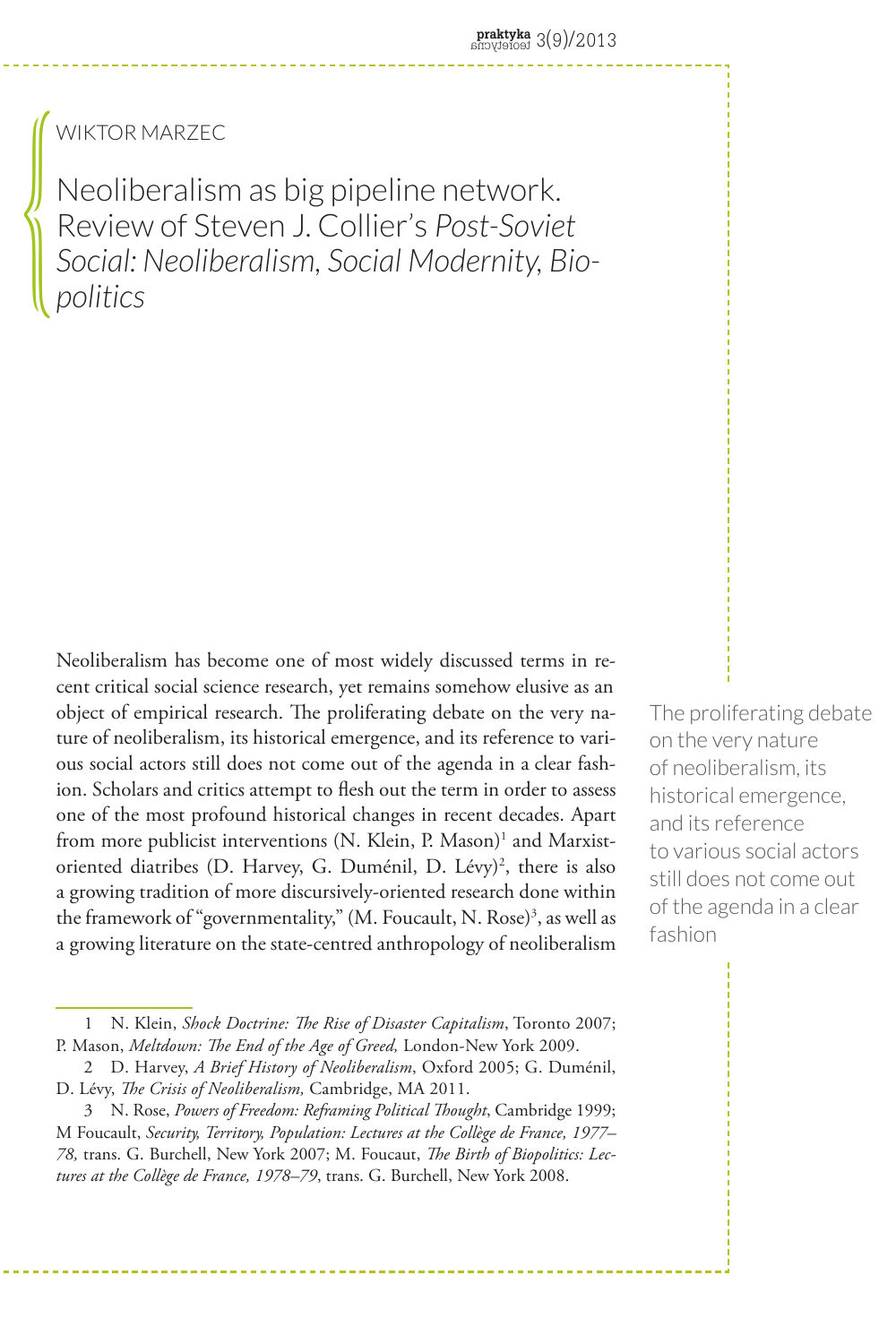(L. Wacquant)<sup>4</sup>. Although these traditions seem to be rather distinct from each other, or maybe even to some extent incommensurable, Steven J. Collier has entered into the heated debate with his carefully tailored, empirical research-based book: *Post-Soviet Social: Neoliberalism, Social Modernity, Biopolitics*<sup>5</sup> . His attempt is to execute a powerful attack on "critical conventional wisdom", which in his opinion obscures rather than reveals anything meaningful about neoliberalism. A tool to achieve this is a kind of peripheral test, scrutinising the neoliberalism embodied in the market reforms in post-Soviet Russia. This is supposed to provide sufficient testimony of how neoliberalism "hits the ground" and, therefore, how it can be empirically carved out as research problem. Indeed, careful research is needed to reveal the real operation of neoliberalism, aimed at explaining it rather than taking it as an explanation.

The declared aim of the *Post-Soviet Social* is precisely to readdress the question of neoliberalism in these terms. Scholars and popular critics too easily take for granted the simplistic picture of neoliberalisation, which is seen as liquidation of the social and replacement of governmental authority by free market rules. In opposition to this common critical approach, represented, according to Collier, by Naomi Klein and David Harvey among others, Collier adopts the Foucauldian framework, developed during his lectures at the Collège de France (*Security, Territory, Population*, and above all, *The Birth of Biopolitics*) 6 . Neoliberalism was seen there as merely critical reflection on established governmental practices "distinguished by an attempt to reanimate the principles of classical liberalism in light of new circumstances—most centrally [...] the rise of the social state"7 . Thus, it was situated not beyond, but inside the biopolitical paradigm, as a certain form of governmentality and management of population.

To shed light on this management on the ground level, a method partially inspired by Bruno Latour's Actor-Network Theory is utilised. It is constituted by an "anti-sociological" examination of the various entities understood as assemblages, and careful tracing of non-discursive, material infrastructure embodying certain norms and rationales of social order. This supplements the investigation into how various problems are rendered as technical objects of governmental practices.

Wiktor Marzec

<sup>4</sup> L. Wacquant, *Three steps to a Historical Anthropology of Actually Existing Neoliberalism*, "Social Anthropology" 2012, vol. 20, no. 1, 66–79.

<sup>5</sup> S. Collier, *Post-Soviet Social: Neoliberalism, Social Modernity, Biopolitics*, Princeton 2011.

<sup>6</sup> M Foucault, *Security, Territory, Population*, op. cit.; *The Birth of Biopolitics*, op. cit

<sup>7</sup> S. Collier, "Post-Soviet", 2.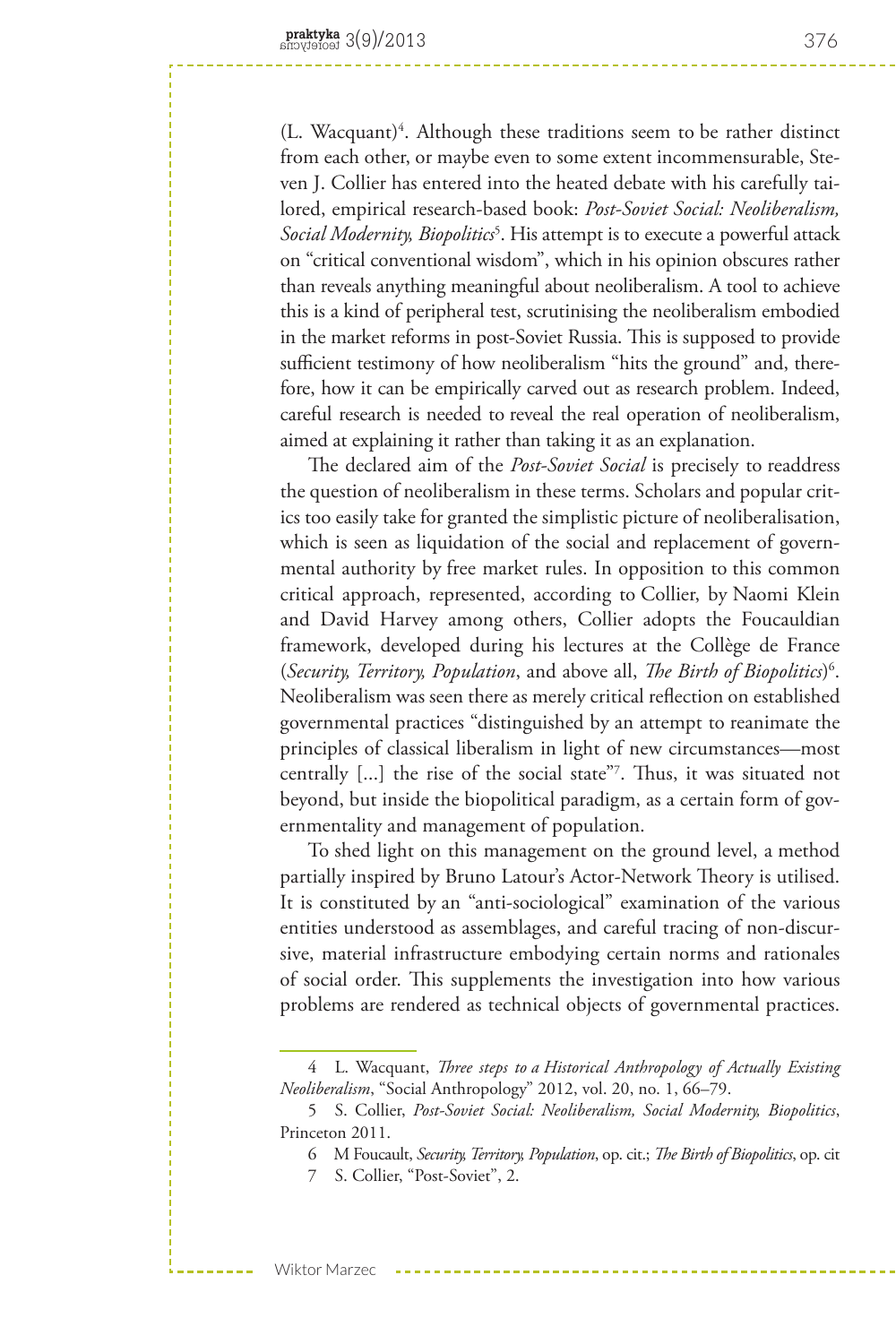Therefore, Latourian's network-sensible anthropology and the late-Foucauldian reflections on neoliberalism constitute two main conceptual reservoirs of this book8 . To transform such principles into research practice, Collier undertook an anthropological case study of a middlesized industrial city in central Russia. His aim was to carefully trace the remoulding of the social, rendering anew the domain of the governable and the imposition of a different – partially market-led and individual actor-centred – rationality. The study of the reforms introduced to post-Soviet Russia in two cities – Belaya Kalitva (the main empirical case in the book) and Rodniki (an additional comparative context) reveals the multi-layered and entangled picture of how certain ways of thinking about reform were re-articulated after "hitting the ground". It shows also how rules and principles were negotiated, reflects a new rationale combined with previous substantial claims about social tissue and the obligations of various actors and institutions, and last but not least, illustrates how the existing infrastructure, stubbornly material and lasting, reshaped the reform practices.

To flesh out such an analytical ambition, a diachronic dimension is indispensable. Therefore, a significant part of the book is dedicated to the emergence of a Soviet governmental paradigm for shaping forms of collective life – especially middle-sized cities – as a crucial part of the Soviet post-war urbanisation scheme, with their habits, principles and routines materially delegated to the infrastructural, material scaffolding of pipes, transport nodes and blocks of flats. Urbanisation was thought of as population management subordinated to industrialisation. Nevertheless, productivity goals brought about a relatively well balanced distribution of population density and the provision of subsistence needs. Primary biopolitical adjustment – accommodation of the growing population to cities due to migration or rising birthrates – was accomplished. The industrial establishment, the ultimate rationale for population management, was also a backbone of the whole construction of the social. It was used to provide not only wage labour, but also almost any kind of social welfare, from a medical coverage to heating, and was literally connected – through administration con-

<sup>8</sup> It is somehow baffling that Collier didn't use the Foucauldian notion of dispositive, which could provide him with a useful framework precisely for scrutinising the "heterogeneous ensemble consisting of discourses, institutions, architectural forms, regulatory decisions, laws, administrative measures, scientific statements, philosophical, moral and philanthropic propositions" – which is exactly what Collier is attempting to do here. See M. Foucault, *The Confession of the Flesh*, interview in Power/Knowledge Selected Interviews and Other Writings (ed Colin Gordon), 1980.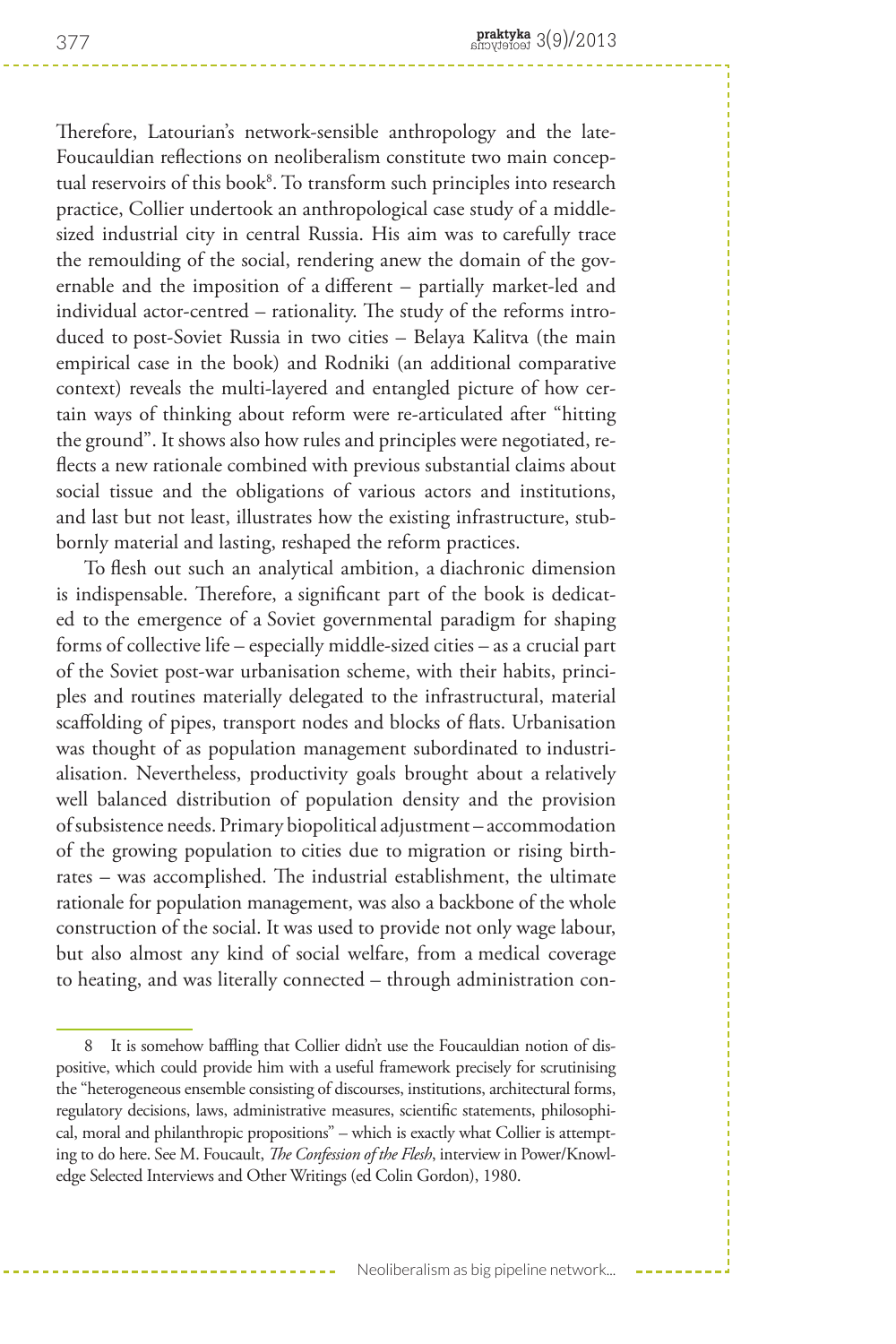trol, flow of funds and infrastructure – to almost every realm of life. Only later did this pattern turn out to be completely inefficient, and production became secondary to the social welfare provided by the factories.

Examining the reforms, Collier provides insights into the particular biopolitical paradigm and convincingly shows the various tensions connected with Soviet social modernity and its post-Soviet transformation. For example, in the Soviet period plans for development of production and city structure were successful, and the goals met (far from the usual narratives on the topic). Real socialism in Soviet Russia did not fail; rather it became a victim of its own success. As the plan was the only point of reference, there was no influence exerted by external pressures and, after harsh confrontation with the world market, post-Soviet industry was not able to adjust to the new circumstances, being too strongly stuck in the old paradigm. That was the situation the reformers faced and attempted to change. The transformation toward liberal governance in the dawn of Russian capitalism was the main challenge. Moreover, following the collapse of the Soviet state and de-industrialisation, the biggest problem was not unemployment but a decline of the social welfare previously provided by the factory. The narrative presented questions not only the "critical conventional wisdom" on neoliberalism, but also widely-held assumptions concerning the collapse of various institutions during transformation. Although industry – previously being a backbone of economic and social life – was often in ruins, social services and the overall tissue of social life somehow stubbornly prevailed. Material infrastructure and routine continued to hold the municipal society together. Communities and local governments kept heating pipes and cash-flows for other services running through the harshest period of the 1990s, however much in a distorted, not well maintained, and heavily reduced manner.

What did this longitudinal process of reprogramming and introducing liberal forms of governance (along with the market economy spreading to almost every realm of social life) look like? Remoulding the social in a post-Soviet middle-sized city was a particular outcome of the conflicting assumptions of the reform program itself and those held by the people actually realising it – local government, directors of enterprises, or even lower rank welfare staff. Reform had to be imposed on a given substantive city material structure, and serious modifications of the measures undertaken was indispensable. The formal rationality of monetary constraints clashed with assumption of substantial provisions for social welfare. These two logics were constantly opposing each other at the levels of budgeting or resource allocation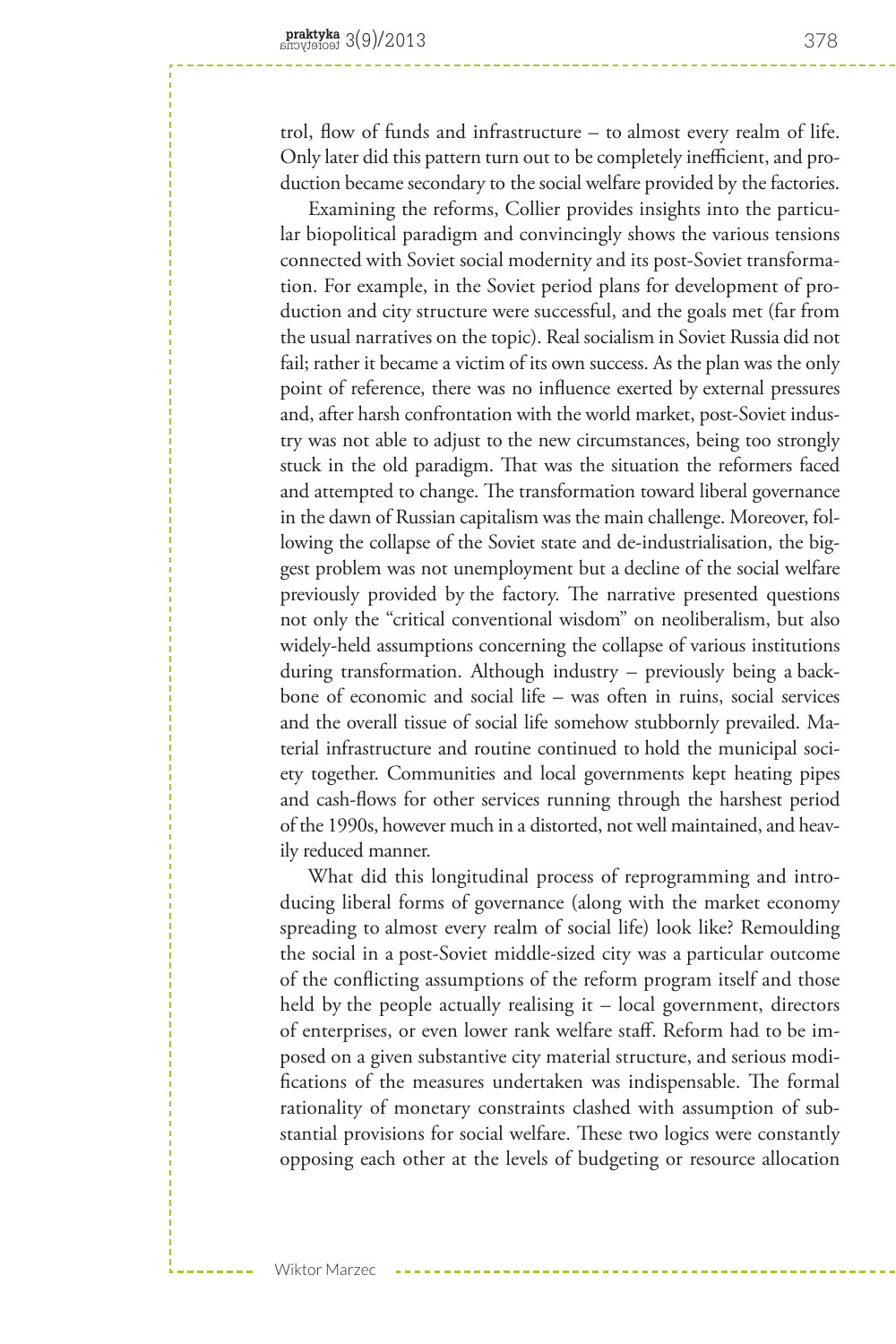in the local government. However the aim of the reform was, among others, "to constitute local governments as loci of calculated choice, where scarce resources have to be rationally apportioned among diverse ends"9 . In practice it appeared that local budgetary units didn't act as calculative actors and the "budgetisation" didn't work in the direction of equalisation (i.e. balancing revenues and expenditures in accordance with the calculated basic needs of citizens). The budget was still thought of a list of needs and local spending as a transfer of assets from the budget to fulfil the needs, rather than as an operative means to optimise distribution of the (very) limited resources. Although microeconomic devices depending "on formal mechanisms of free choice, calculation, and enterprise" were introduced, states Collier, "their aggregate functioning does not add up to a market, in which allocations are driven by mechanisms of supply and demand. Rather, we have a complex ensemble of material structures, allocative principles, and value-generating mechanisms"10.

The most revealing example involved the management of the heating system, the analysis of which is also the most detailed, empirical part of the book. The pipes and nodes of the heating system appeared to be the most "intransigent things", opposing with stubborn materiality any attempt at neoliberal reform. Infrastructure resembles and deploys a certain form of power and political goals, expresses the form of collective life and provides material framework for a particular type of society<sup>11</sup>. The previous, long buried paradigm of power and resources' circulation was materialised in the infrastructure and lasted long after its demise. In Soviet times cheap and abundant heat was seen as a priority, and the fact that the network was one of the least efficient realms of the economy was not questioned. As Collier soberly notes "indeed—Russia, as such, is still pretty cold"<sup>12</sup>, so it is no surprise that heating was considered as a basic biopolitical problem and elementary responsibility of the administration. Moreover, "the heat apparatus 'bundled' the Soviet social, not only linking the production, distribution, and consumption of heat in a common regulatory regime but also binding together the industrial enterprises, social welfare systems, and material conditions of habitation"13.

Due to this connectivity (heat was for example going to the end users

- 11 Ibid, 206.
- 12 Ibid, 203.
- 13 Ibid, 208.

<sup>9</sup> S. Collier, "Post-Soviet", 188.

<sup>10</sup> Ibid, 242.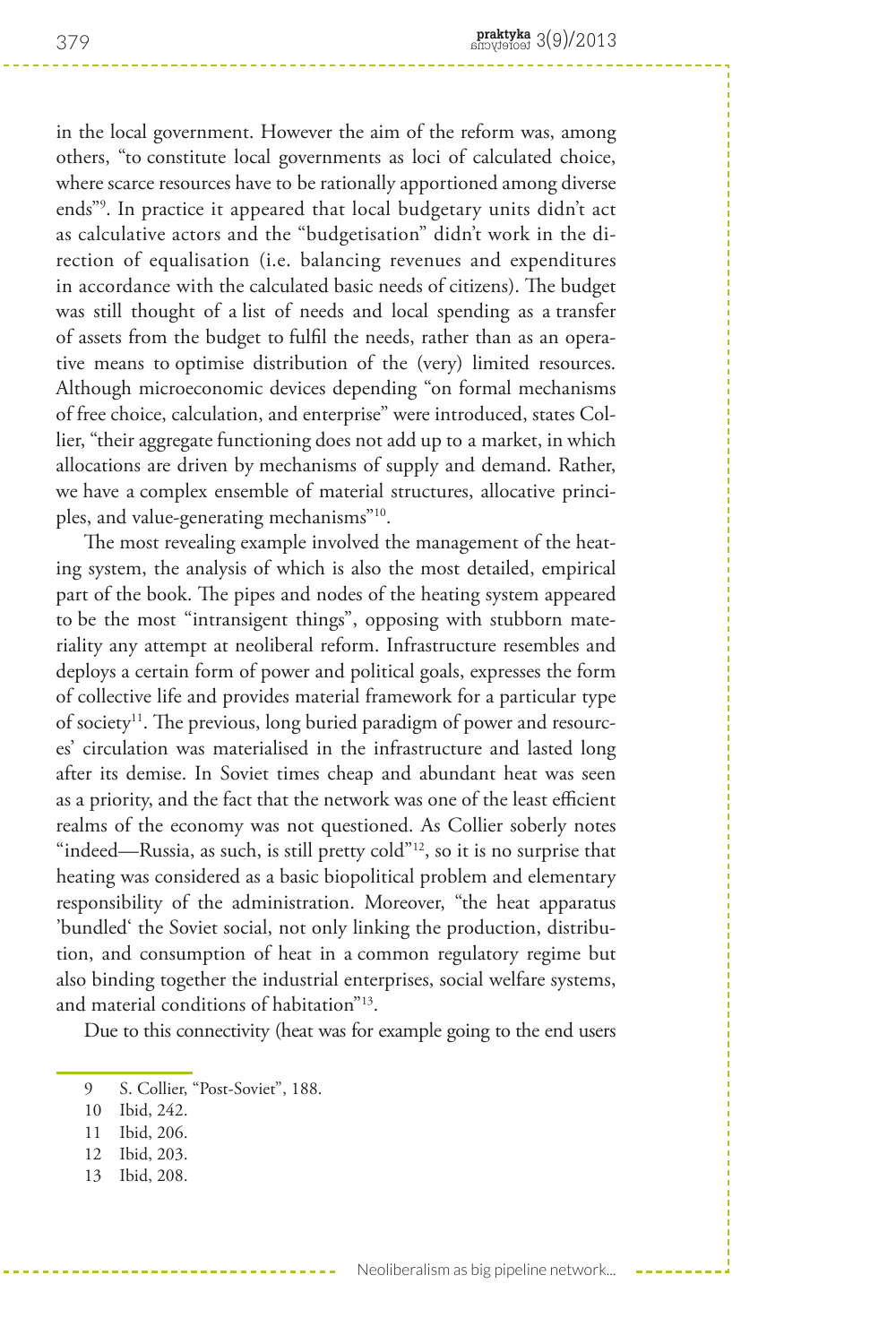literally through the main industrial plant in the city), and the technical specificity of network (i.e. the impossibility of turning it off without heavy and irreversible damage), its construction (no valves on the radiators, little possibility to regulate output) and the assumed position of the end user (defined as an abstract quantity of stable needs without supply-demand calculations and cost management) the heating system was not only resistant to change, but also to liquidation. After surviving the harshest years, it was still seen (for example by World Bank experts) as the biggest obstacle to fully transforming Russia into a market economy, thus various additional measures were taken to, at least partially, restructure it.

The microeconomics of regulation, with a new programming through the microeconomic means used in non-market settings, provided the framework for this restructuring. This meant inducing calculative choice, partial market competition, and the like. Restructuring brought about unbundling – i.e. separating municipalities from heat production and limiting their role to administration. Communal service enterprises were supposed to focus on competitive and high quality provision, and receivers were supposed to be transformed from passive recipients with unified needs to consumers capable of and responsible for choice and calculation of their demands. Due to the infrastructural limitations mentioned above, and without huge investment projects, the success of such a reprogramming was destined to be fairly limited. The limited case of the heating system shows that there was no neoliberalisation as a coherent and rigid program (as we often imagine it). There was no privatisation, but rather a certain remodelling of networks and actors, and new configurations in a complicated material and discursive ensemble.

This seemingly convincing narrative about the "neoliberal" transformation (for Collier the very notion could be kept, but "for a high price" of reformulating "popular" narrative on the issue) in Russia is the ground on which the author develops his critique of the "critical conventional wisdom". The outline of it is as follows: there is no coherent set of neoliberal views, but all of them are practically shaped as a critique of and answer to the constraints of reality. Thus, neoliberalism is what is constituted as the practice of government on the level of concrete operations, re-articulating and reshaping general doctrine (however, for Collier, its existence is also doubtful, as a self-proclaimed neoliberal theory is rather heterogeneous and not reducible to Chicago boys' enunciations and the like). Neoliberalism hitting the ground appeared to be a path dependent on some prior sedimentary practices and infrastructure. Therefore, nice as the story about Chicago Boys is, sometimes being close to some kind of plot theory,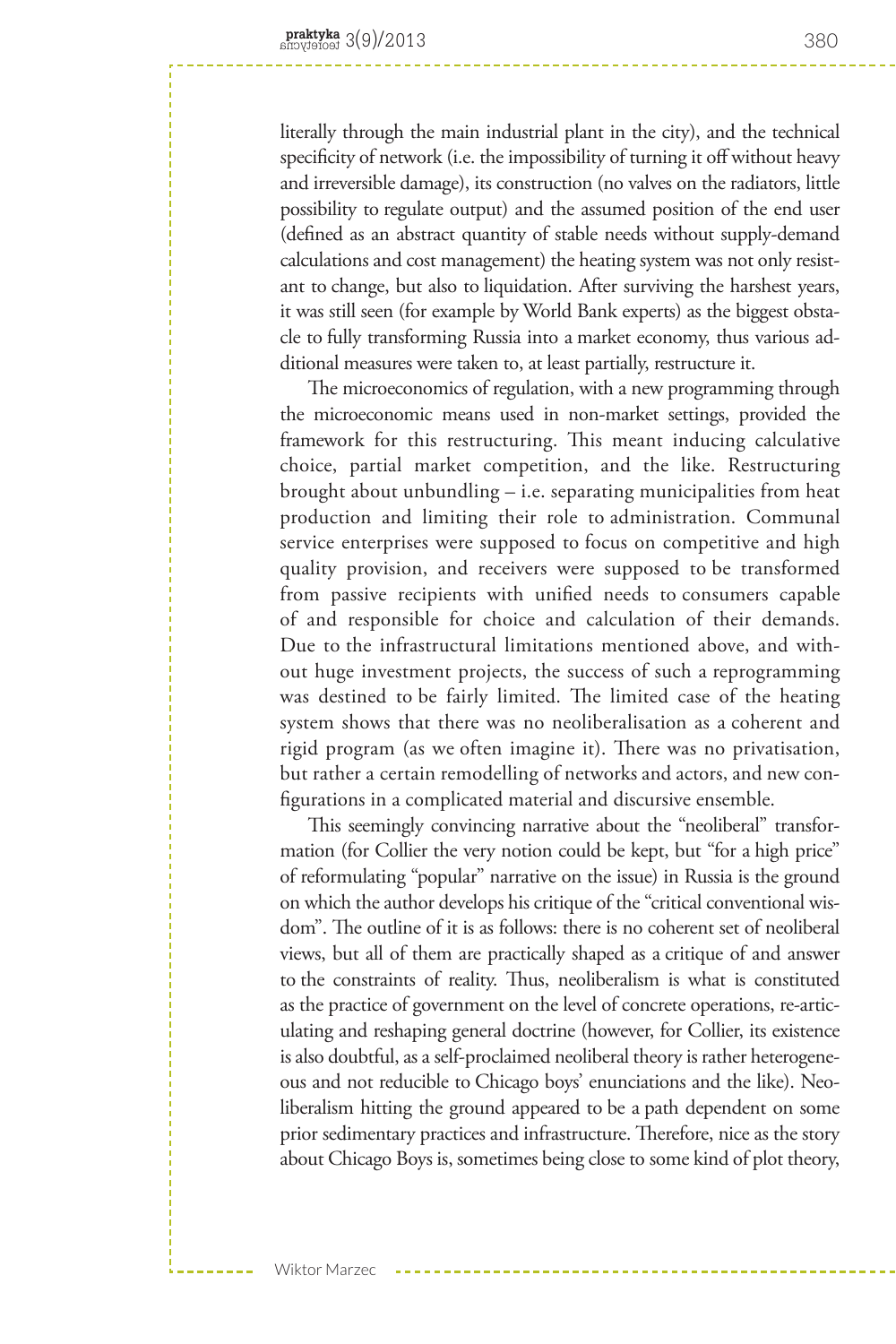it is implausible in terms of explaining the institutional change<sup>14</sup>. If any coherent body of neoliberal thought was a direct inspiration for reforms, it was rather the "minor literature" of neoliberalism. Here Collier refers to concrete, technocratic analyses designed as reformulations of neoliberalism in the light of existing social states posing a challenge to liberalism as such. Such traditions were also, according to Collier, a direct reservoir of governmental techniques and principles of reprogramming for the reformers. Above all, the author means the fiscal federal theory of James Buchanan and George Stiegler's new economics of regulation. These two contributions played a key role in restructuring inter-municipal cash flows and taxation models, and introducing micro-economical stimuli for partial marketisation and rationalisation of the provision of welfare services.

Up to this point argumentative structure of Collier's book and his referential chain are perfectly well-tailored. However, the promise of wellgrounded actor-network analysis is to some extent not fulfilled when it comes to more general claims about the neoliberal agenda. In his introduction, Collier complains that in the research on neoliberalism "after beginning on solid ground, we observe [usually – WM] what Bruno Latour calls an acceleration"15. Paradoxically, precisely at the point when Collier tries to build a more general argument against the predominating knowledge on the topic, he falls victim to the same temptation.

His perspective on the inconsistency of neoliberal thought, the internal splits and controversies, the historically contingent genesis of certain measures undertaken (as SAP's), and constant re-articulation of the doctrinal corpus in the face of particular circumstances is quite convincing. However, he fails to prove its relevance to the structural argument at the level of the empirical analysis provided in the book. Even though carefully constructed, his analysis of problems with restructuring heating pipes does not enable one to say anything about the relation of SAP's to neoliberal doctrine, or the precise genesis of neoliberal hegemony.

Thus, the precise analytical scrutiny doesn't give us the means to challenge this broad "critical common knowledge" on the grounds where its main claims are formulated. The fact of re-articulation of principles, mediation through existing frames and so on, does not

## Neoliberalism as big pipeline network...

<sup>14</sup> For the contrary thesis see, for example: J. Peck, *Constructions of Neoliberal Reason,* Oxford 2010. It is worth noting that seeking the roots of neoliberal doctrine in the Chicago School's legacy does not necessarily lead to a schematic and unified vision of neoliberalism. Quite the contrary – see N. Brenner, J. Peck, N. Theodore, *Variegated Neoliberalization: Geographies, Modalities, Pathways,* "Global Networks" 2010, vol. 10, no. 2, 182-222

<sup>15</sup> Ibid, 12.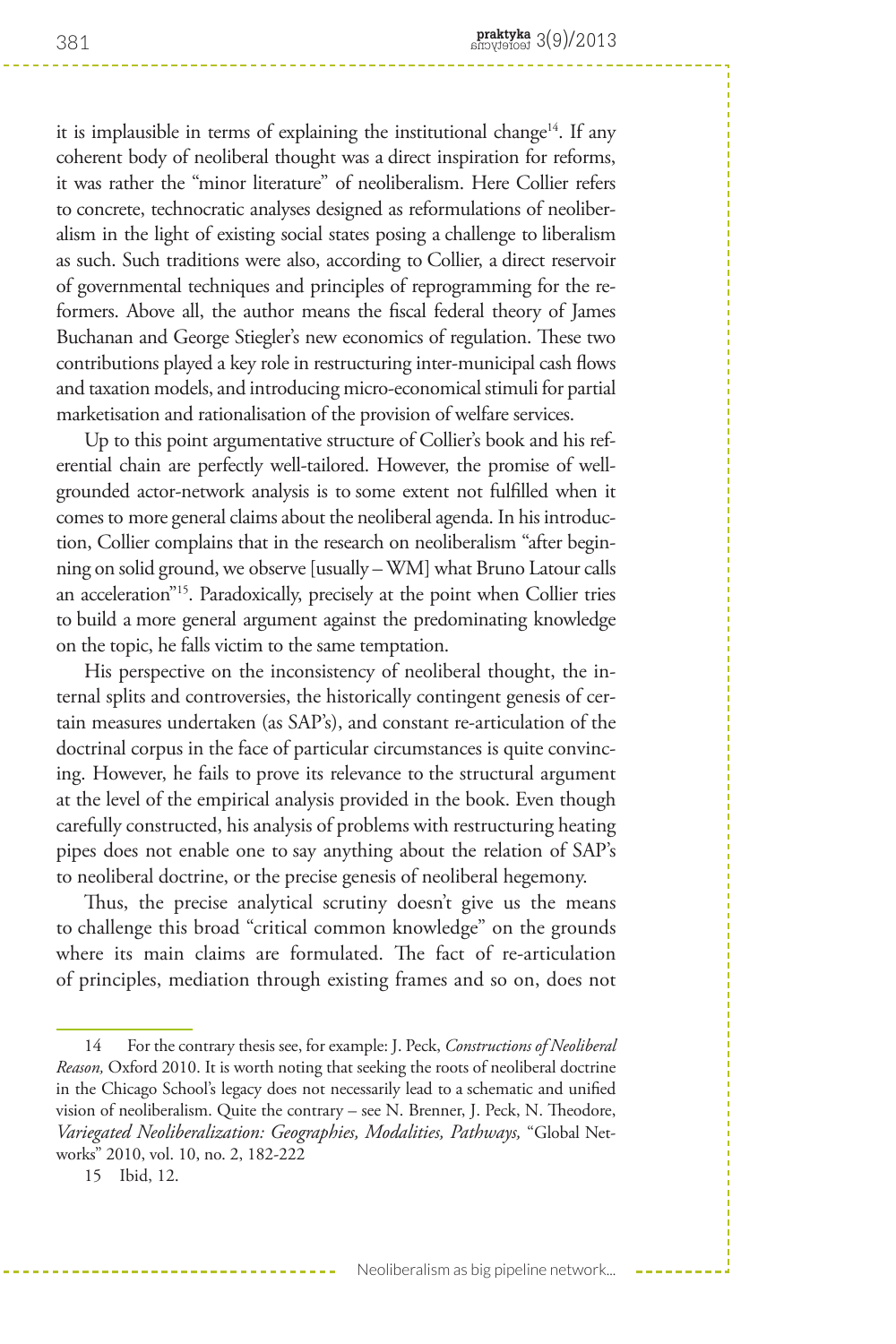call into question the (possible) genesis of neoliberal thinking as precisely directed to change the class distribution of wealth and as a form of class struggle from above (as Harvey puts it), or as a state, political project. Whether such a depiction is true and insightful cannot be investigated on the grounds of the analysis presented.

The source of the problem seems to be a particularly taken (post)positivist premise about single case falsification. Collier tends to assume that if, in a given case, things goes contrary to common knowledge, we can easily dismiss such knowledge. What is at stake here is not the cognitively overburdened case study. Choosing one or another city for anthropological scrutiny is not illegitimate<sup>16</sup>. The problem here is the level of analysis, and the designation of certain assemblages (such as the heating system) as "access gates" for understanding Soviet (neoliberal) transformation. Even worse, in the latter instance such an analysis is utilised to question the overall alternative comprehensions of neoliberalism. Moreover, Collier states that:

it was an assemblage of elements that combined policies oriented to correcting distortions in domestic economies with a particular lending modality that was initially forged as a pragmatic response to the debt crises of the 1970s and 1980s. This convergence emerged from a new problematization of economic crisis that focused not on 'external' balances but on the flexibility of domestic  $e$ conomies<sup>17</sup>.

But vast arrays of phenomena escape any coverage in this depiction. One will find not a single word on the deliberate project of oligarchisation of the Russian economy in attempt to keep it "national", which certainly extended to and is reflected in outcomes in cities like Belaya Kalitva. "Heterogeneous assemblages" of local economy and government do not include the shady, half-legal network of business connections which probably shape social life – as well as the actually existing neoliberalism18 – in Russian cities of that kind presented. And last but

See N. Brenner, N. Theodore, *Cities and the Geographies of "Actually Existing Neoliberalism"*, "Antipode" 2002, vol. 34, no. 3, 349–379.

Wiktor Marzec

<sup>16</sup> However, a rather apologetic and surprising position towards the Soviet urbanisation project, and its neoliberal transformation at the same time (sic!) may be connected with the case choice undertaken by Collier. The studies on demise of Soviet life based on the farther east, less developed rural regions presents a slightly different – and certainly more tremendous – picture. See C. Humphrey*, The Unmaking of Soviet Life: Everyday Economies After Socialism,* Ithaca 2002.

<sup>17</sup> S. Collier, "Post-Soviet", 159-160.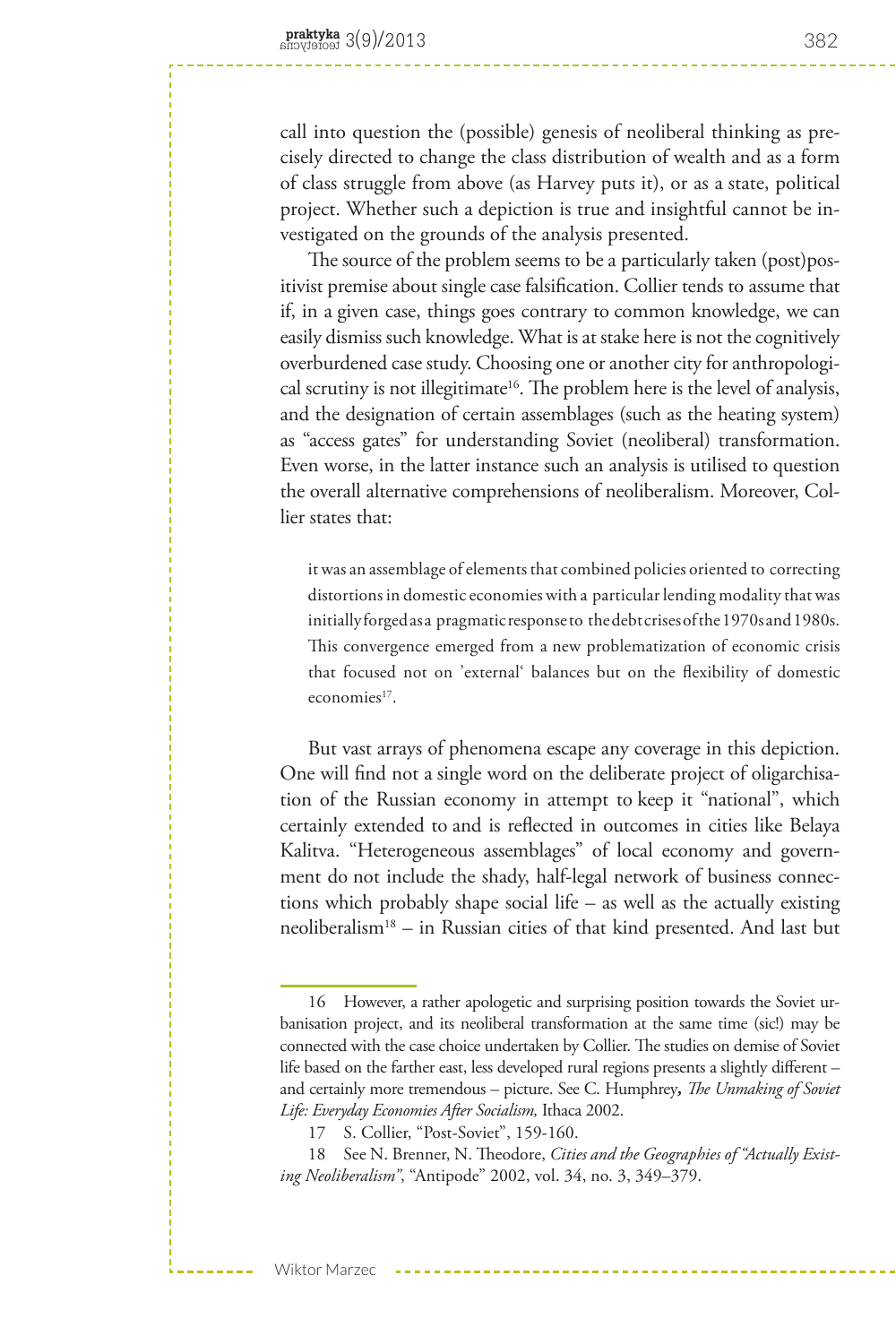not least Collier does not provide any analysis of the outcome of privatisation on the level of national income distribution, the sky-rocketing polarisation of Russian society, new paths of class formation and the like. It's true that a single book on post-Soviet Russia couldn't cover all these topics, nevertheless, if *the Russian* neoliberalism is to be assessed in any meaningful manner, leaving out such factors would seem to be a major omission. Collier's neoliberalism is to a large extent "stateless", which he admits quite explicitly elsewhere<sup>19</sup>. It is not a matter of approaching the issue from the now largely-discredited perspective of assuming neoliberal transformation to be a simple withdrawing of the state<sup>20</sup>. The reason is rather that the general assumption does not make the state and political power a level and object of analysis. Taking into consideration precisely this dimension, and additionally approaching the post-Soviet social from the angle of neoliberalism as a political project, could enrich the heuristic potential of the presented analysis, without simultaneously creating "the big Leviathan" of neoliberalism and obscuring particular specificity of the case.<sup>21</sup> Pipes and welfare do not exhaust the neoliberal project, and the particular Russian case could be seen as an example of neoliberalism as "re-engineering of the state", not its "dismantling"<sup>22</sup>, especially in the later, post-1998 period<sup>23</sup>.

Therefore, in the post-Soviet Russia case it seems critical to scrutinise the question of possible configurations, or deployments of power in neoliberalism. Dealing with pipes and infrastructural nodes, Collier only briefly refers to changes in the political sphere of power in Russia. Not only does power deployment affect the shapes of neoliberal transformations, but also it has severely alternated during the period Collier investigates, bringing about a significant shift in governmental rationality. The author refers to Vladimir Putin's strengthening of central power in only one place<sup>24</sup>, and thus misses the chance to assess more broadly the very particular configuration of power relations in Russia. This certainly would be an advantage in scrutinising idiolectal variants of neoliberalism. Moreover, to do this one would need

<sup>19</sup> S. Collier, *Neoliberalism as big Leviathan, or...? A response to Wacquant and Hilgers*, "Social Anthropology" 2012, vol. 20, no. 2, 186–195.

<sup>20</sup> See N. Brenner, *New State Spaces: Urban Governance and the Rescaling of Statehood*, New York 2004; L. Wacquant, op. cit.

<sup>21</sup> Ibid.

<sup>22</sup> See L. Wacquant, op. cit.

<sup>23</sup> See B. Kagarlitsky, *Russia Under Yeltsin and Putin: Neo-liberal Autocracy,*  London-Sterling, 2002.

<sup>24</sup> S. Collier, "Post-Soviet", 160-161.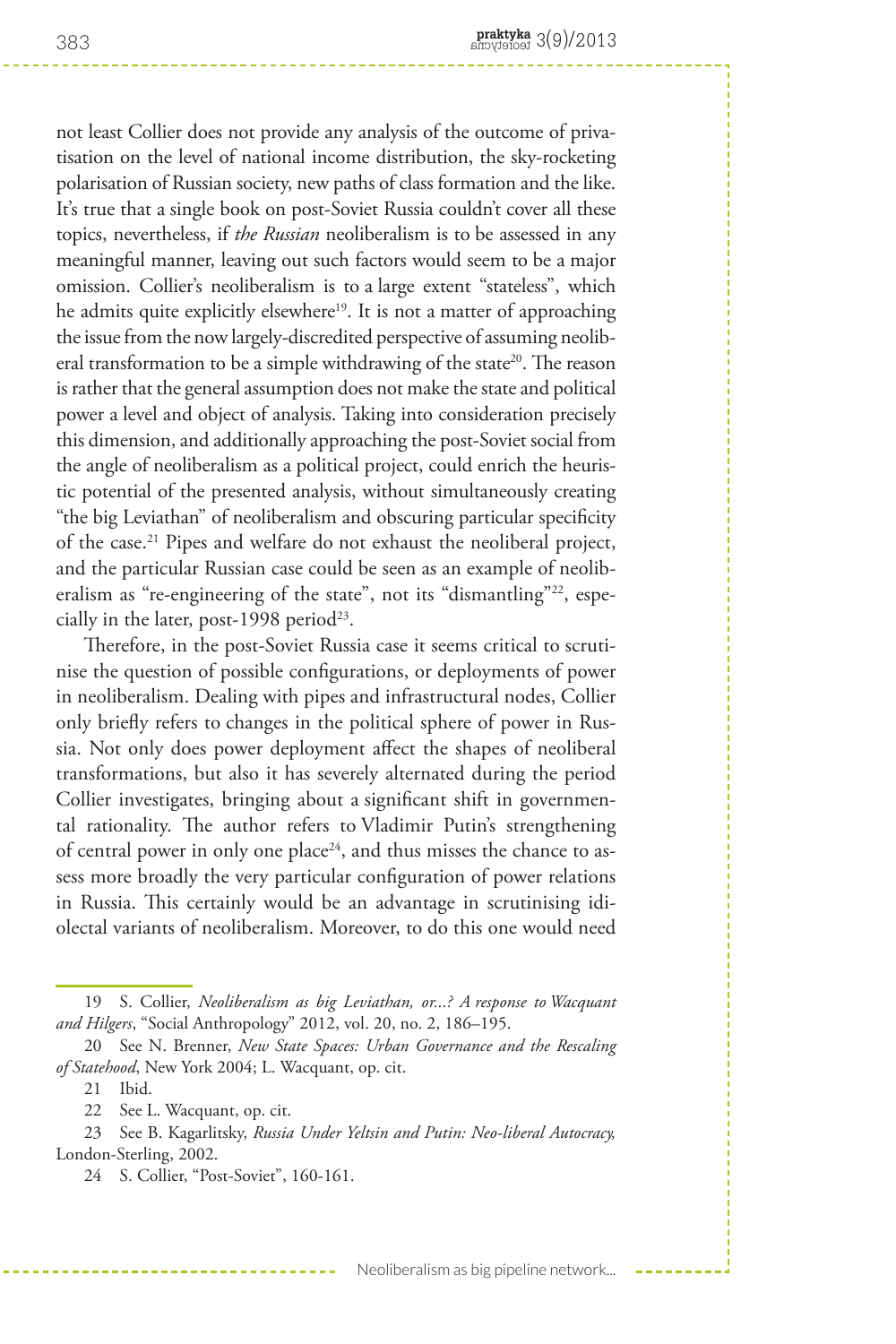a political and state-centred approach to neoliberalism, which Collier tends to discard<sup>25</sup>. The problem is even more baffling in the light of the capacities of the late Foucauldian framework, which Collier himself brilliantly re-interpreted in his earlier texts. Even the Physiocrats inscribed the "liberal" doctrine of *laissez faire* within the aims of sovereignty; their purpose was not to overturn but to preserve a sovereign power<sup>26</sup>. Foucault dealt merely with reworking, re-approaching and redeploying existing political and governmental forms, not the successive overturning of power formations. Collier picked up on this issue in an article written few years ago, and proposed a different depiction of the general theory of power emerging from the late Foucault's texts, which would be extraordinarily interesting in the context sketched above. Collier refuses to believe that the author of *Security, Territory, Population* utilised the same methods, on the one hand for studying biopolitics and the macro-physics of politics, and on the other, to research power, understood especially as a power-knowledge<sup>27</sup>. According to Collier, the second and third cycle of lectures at the Collège de France brought a new methodological approach, which is no longer totalising. It has not enclosed the mechanisms of power in defined, more or less stable and internally coherent configurations or spatio-temporal entities. The observed elements are free from rigid architecture and should be understood as taking shape in different configurations, which emerge in relation to historically-based problems. This key issue, which Foucault attempted to grasp, was "a series of complex edifices in which, of course, the techniques themselves change and are perfected, or anyway become more complicated, but in which what changes above all is the dominant characteristic, or more exactly, the system of correlation between juridico-legal mechanisms, disciplinary mechanisms, and mechanisms of security"28. There is no longer "a series of successive elements, the appearance of the new causing the earlier ones to disappear"<sup>29</sup>. This topological analysis of mutual relations of interconnected but heterogeneous elements supersedes functional imperatives. Later studies do not treat biopolitics as a particular, localised technology of power, fulfilling the demands of the modern society, but as a certain topic, a field of interest of power. Biopolitics is rather "a problem space to be analysed

- 28 M. Foucault, *Security, Territory, Population,* 22.
- 29 Ibid.

<sup>25</sup> S. Collier, *Neoliberalism as big Leviathan*

<sup>26</sup> M. Foucault, *The Birth of Biopolitics*, 285.

<sup>27</sup> S. Collier, *Topologies of Power. Foucault's Analysis of Political Government beyond 'Governmentality'*, Theory Culture & Society 2009, "vol. 26, no. 6", 82.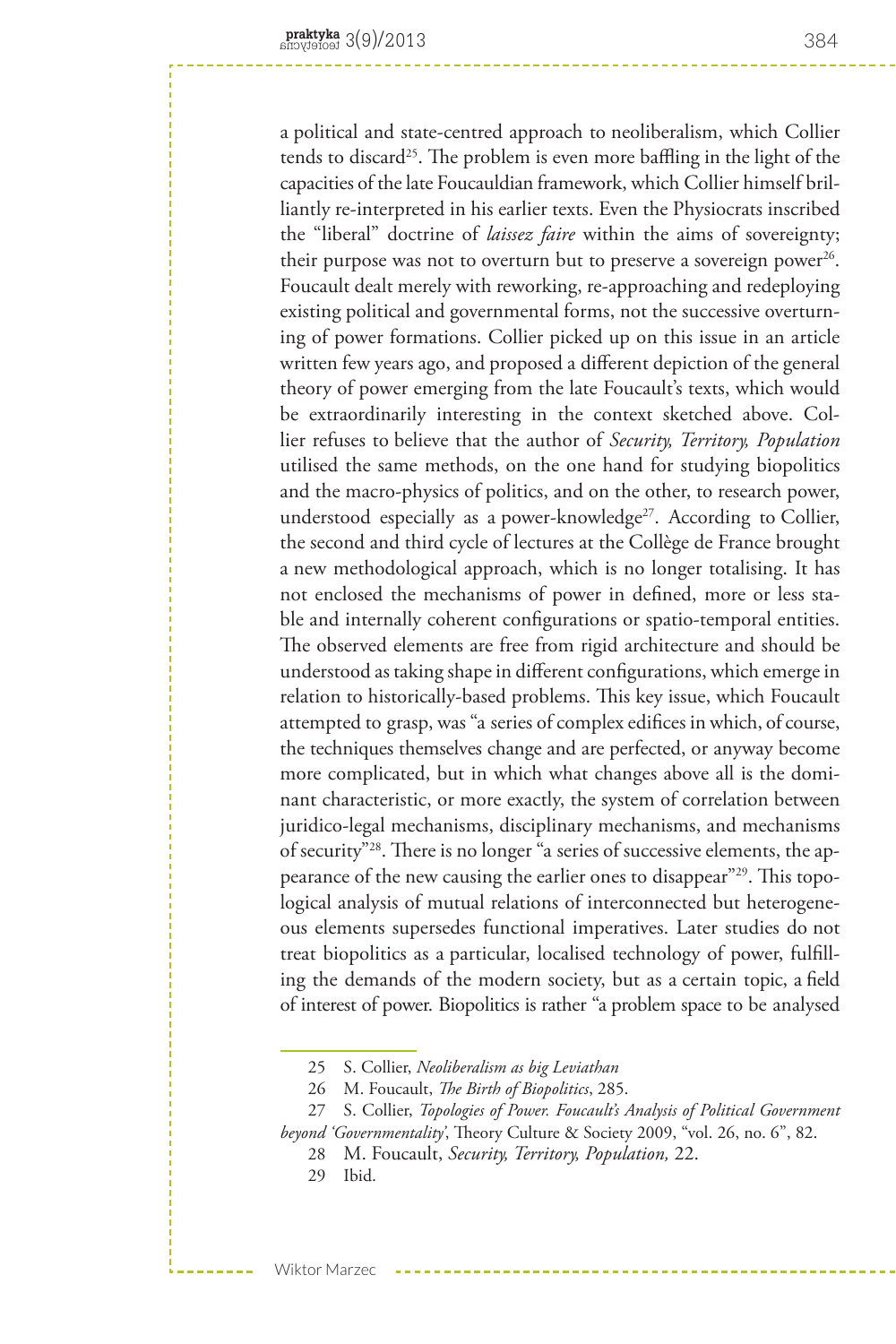by tracing the recombinatorial processes through which techniques and technologies are reworked and redeployed"30.

It is easy to grasp how Collier's earlier studies on Foucault's lectures provided the basis for the overall design of the book on post-Soviet social. However, it also becomes striking that it is precisely this conceptual framework which not only enables, but even encourages, observers to undertake a broader scrutiny of the topology of Russian power, where biopolitics was articulated within peculiar forms of reinvigorated sovereign power. Neoliberalisation was not only about reprogramming communal services, but served also to build a very particular deployment of state power. The vast areas lacking state control created a hidden premise for the rebirth of sovereign rule, of a strong executive power somehow "hopping over" the neoliberalised social, reaching to and based on populations now even more vulnerable in the face of the new reign of the market.

Stephen J. Collier, *Post-Soviet Social: Neoliberalism, Social Modernity, Biopolitics,* Princeton University Press, Princeton 2011.

<sup>30</sup> S. Collier, *Topologies of Power*, 93.